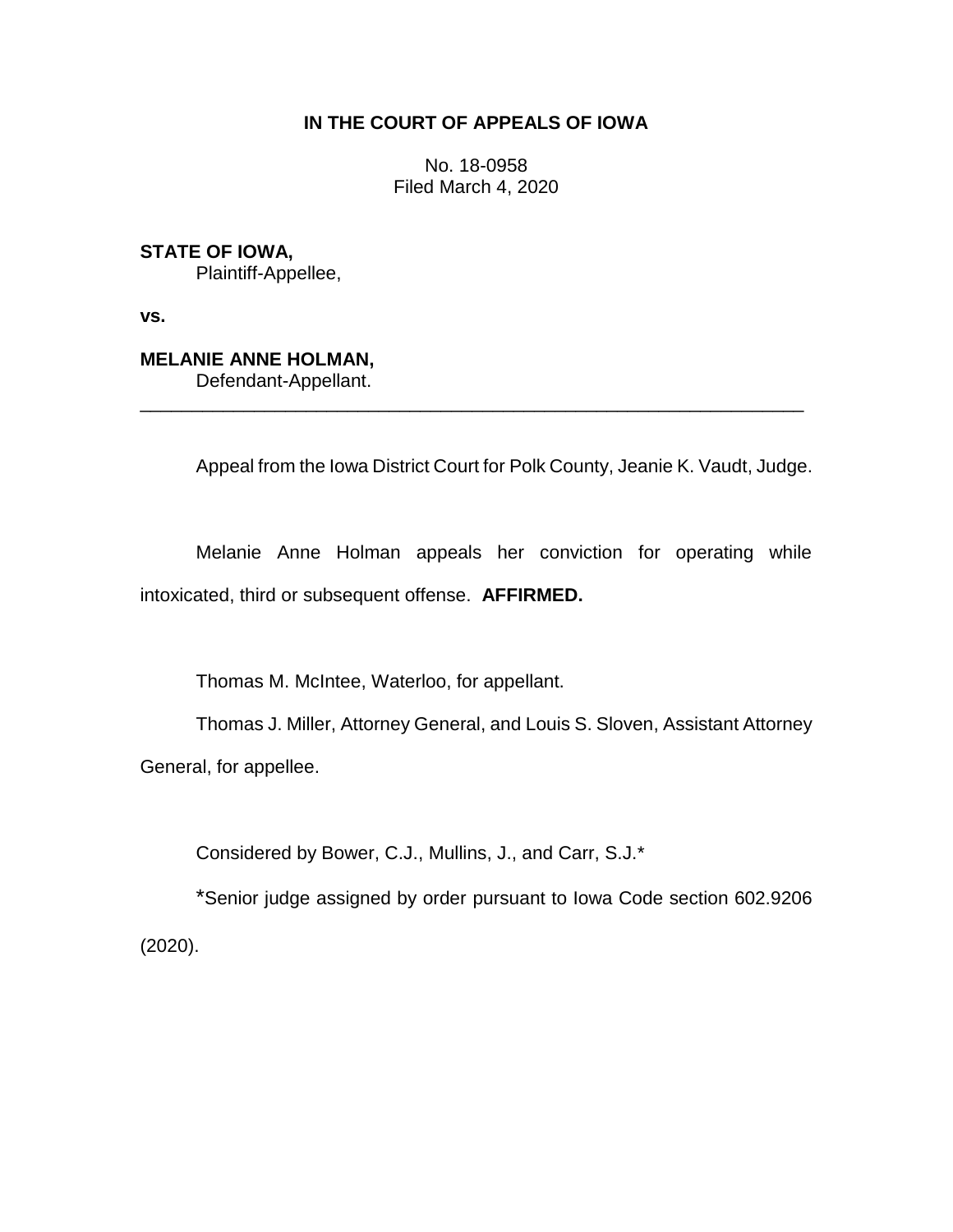## **CARR, Senior Judge.**

 $\overline{a}$ 

This case began when Officer Trevor McGraw stopped a vehicle after observing one of its brake lights was out. During the stop, Officer McGraw observed that Melanie Anne Holman, the driver, showed signs she was under the influence of alcohol; he noticed the odor of an alcoholic beverage emanating from Holman and her eyes were bloodshot and watery. Holman admitted she had consumed shots of whiskey, and Officer McGraw administered field sobriety tests. Based on her performance and a preliminary breath test that showed Holman's blood alcohol concentration (BAC) was .122, Officer McGraw arrested Holman.

After transporting Holman to the jail, Officer McGraw read an implied consent advisory and asked her to take a breath test. The officer offered Holman the chance to make phone calls before deciding whether to take the breath test. Holman consented to the breath test, which showed a BAC of .107. The State charged Holman with operating while intoxicated, third or subsequent offense, and a jury found her guilty.

On direct appeal from her conviction, Holman contends she received ineffective assistance of counsel.<sup>1</sup> We review this claim de novo. *See Lamasters v. State*, 821 N.W.2d 856, 862 (Iowa 2012). To succeed, Holman must show counsel breached a duty and prejudice resulted. *See State v. Graves*, 668 N.W.2d 860, 869 (Iowa 2003). Counsel breaches a duty if counsel's performance is not objectively reasonable. *See State v. Ortiz*, 905 N.W.2d 174, 183 (Iowa 2017).

<sup>&</sup>lt;sup>1</sup> Although Iowa Code section 814.7 (2020) prohibits us from considering ineffective-assistance-of-counsel claims on direct appeal, it does not apply to cases pending on July 1, 2019. *See State v. Macke*, 933 N.W.2d 226, 235 (Iowa 2019). Holman filed her appeal in 2018.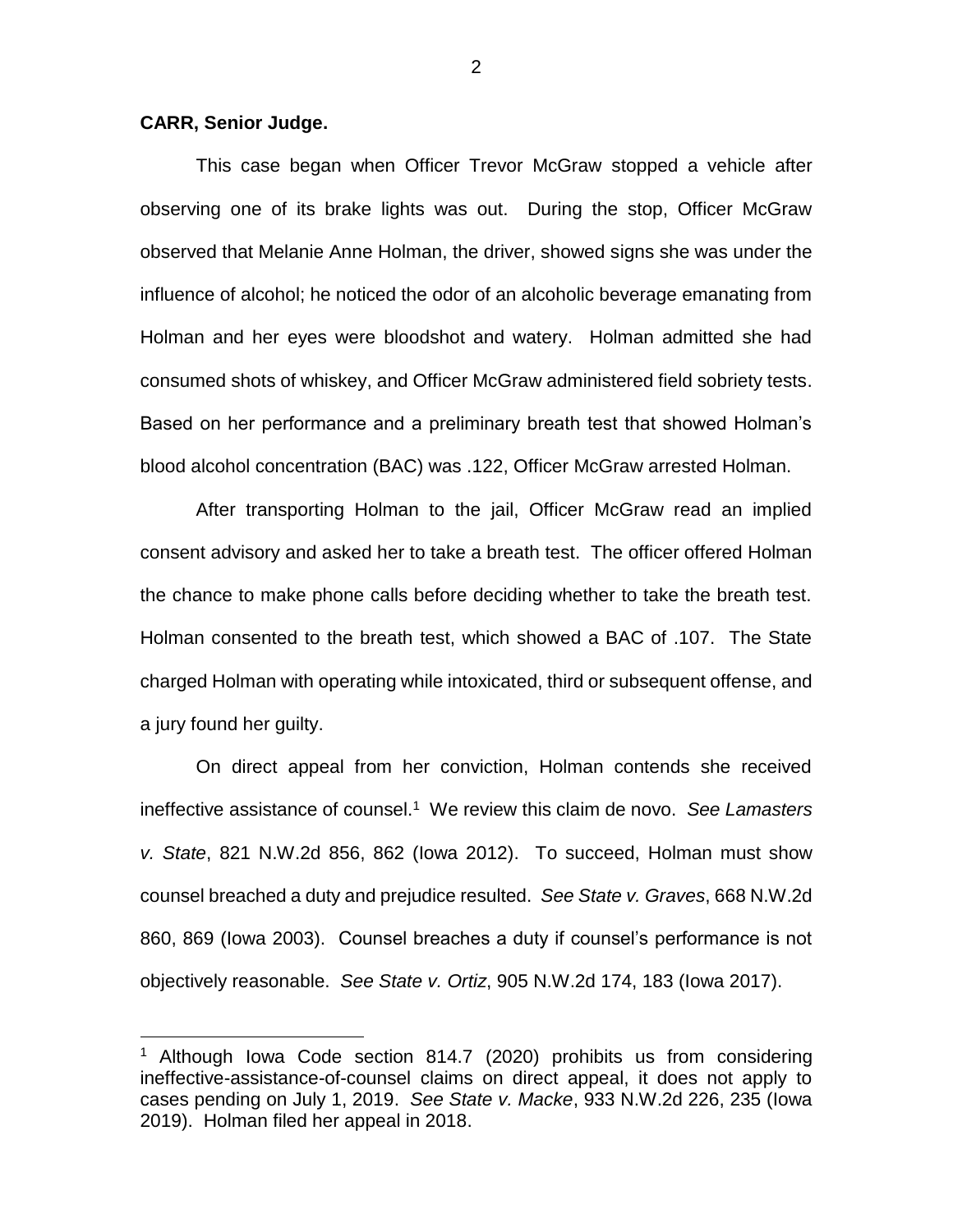Holman first argues that counsel breached a duty by failing to move to suppress the results of the breath test and statements she made after her arrest. She claims that Officer McGraw violated her rights under *Miranda v. Arizona*, 384 U.S. 436, 479 (1966), because during transportation to the jail, she said she wanted an attorney present with her. But our supreme court has already determined that *Miranda* rights do not apply to a request to submit to chemical testing under implied consent procedures. *See Swenumson v. Iowa Dep't of Pub. Safety*, 210 N.W.2d 660, 663 (Iowa 1973). And Officer McGraw never denied Holman the opportunity to contact an attorney. Instead, Holman repeatedly told the officer that she did not need to call an attorney and had made her decision about testing. Even in the face of Holman's insistence that she had no intention of contacting an attorney, Officer McGraw provided Holman with a phone to ensure her the opportunity to make phone calls. Eventually, Holman used her phone to call her former spouse, who did not answer, before reaching her daughter and having a brief conversation. When Officer McGraw asked if he prevented Holman from calling anyone, Holman did not hesitate in answering, "No." On this record, counsel had no duty to move to suppress the results of Holman's breath test on this basis because there is no reasonable probability that the court would have granted the motion. *See State v. Dudley*, 766 N.W.2d 606, 620 (Iowa 2009) (stating "counsel has no duty to raise issues that have no merit").

We next reject Holman's claim that her trial counsel was ineffective in failing to move to suppress statements she made after requesting counsel. The record does not disclose that Officer McGraw testified regarding any incriminating statements Holman made. Only part of the video from the patrol car and the jail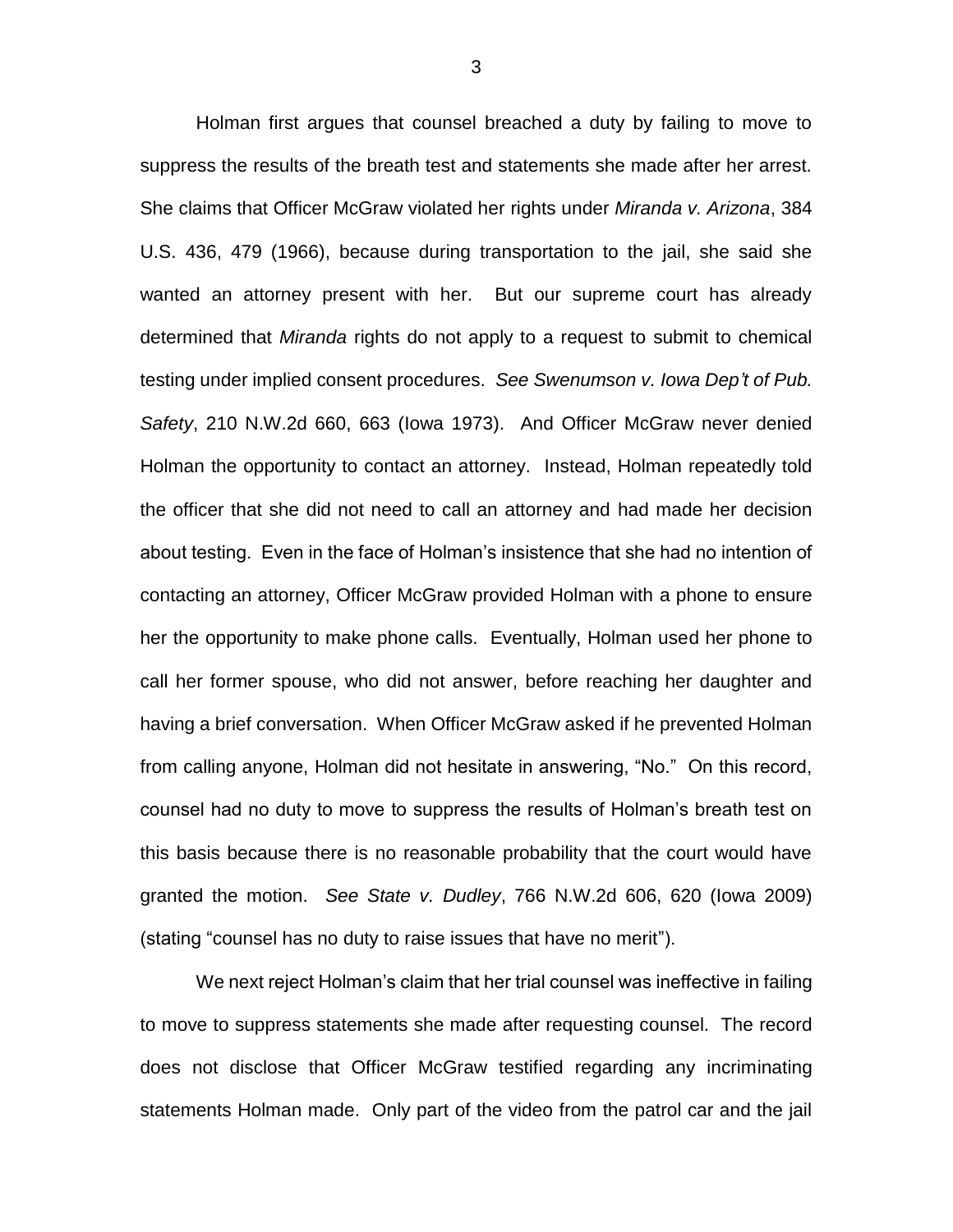was shown at trial. Because nothing in the record shows that any incriminating statements were shared with the jury, Holman was not prejudiced by any failure of counsel to move to suppress them. The State only prosecuted Holman under Iowa Code section 321J.2(1)(b) (2016), which requires that the State prove she operated a motor vehicle while having a BAC of .08 or more. Any incriminating statements would not prejudice Holman because the State did not prosecute her under the operating-under-the-influence alternative.

We also reject Holman's claim that she did not voluntarily submit to the breath test, her signature on the implied consent advisory notwithstanding. Holman cites *State v. Pettijohn*, 899 N.W.2d 1, 24 (Iowa 2017), for the proposition that the search-incident-to-arrest exception does not apply to breath tests under the Iowa Constitution. She advances that consent, implied under Iowa Code section 321J.6, is involuntary. She seeks to extend *Pettijohn* from its context under our boating-while-intoxicated statutes to our implied consent laws for motor vehicles. But our supreme court expressly disclaimed any conclusion that its holding in *Pettijohn* renders the statutory scheme governing implied consent to testing invalid. 899 N.W.2d at 38 ("[T]his decision only applies to the statutory scheme for operating a boat while under the influence and not to the statutory scheme for operating a motor vehicle while under the influence."); *see also id.* at 39 (Cady, J., concurring specially) (distinguishing our implied consent laws for boating from our implied consent laws for operating motor vehicles).

Finally, Holman contends her trial counsel was ineffective by failing to challenge the sufficiency of the evidence showing she was under the influence of alcohol. As noted above, the State only prosecuted Holman for operating a motor

4